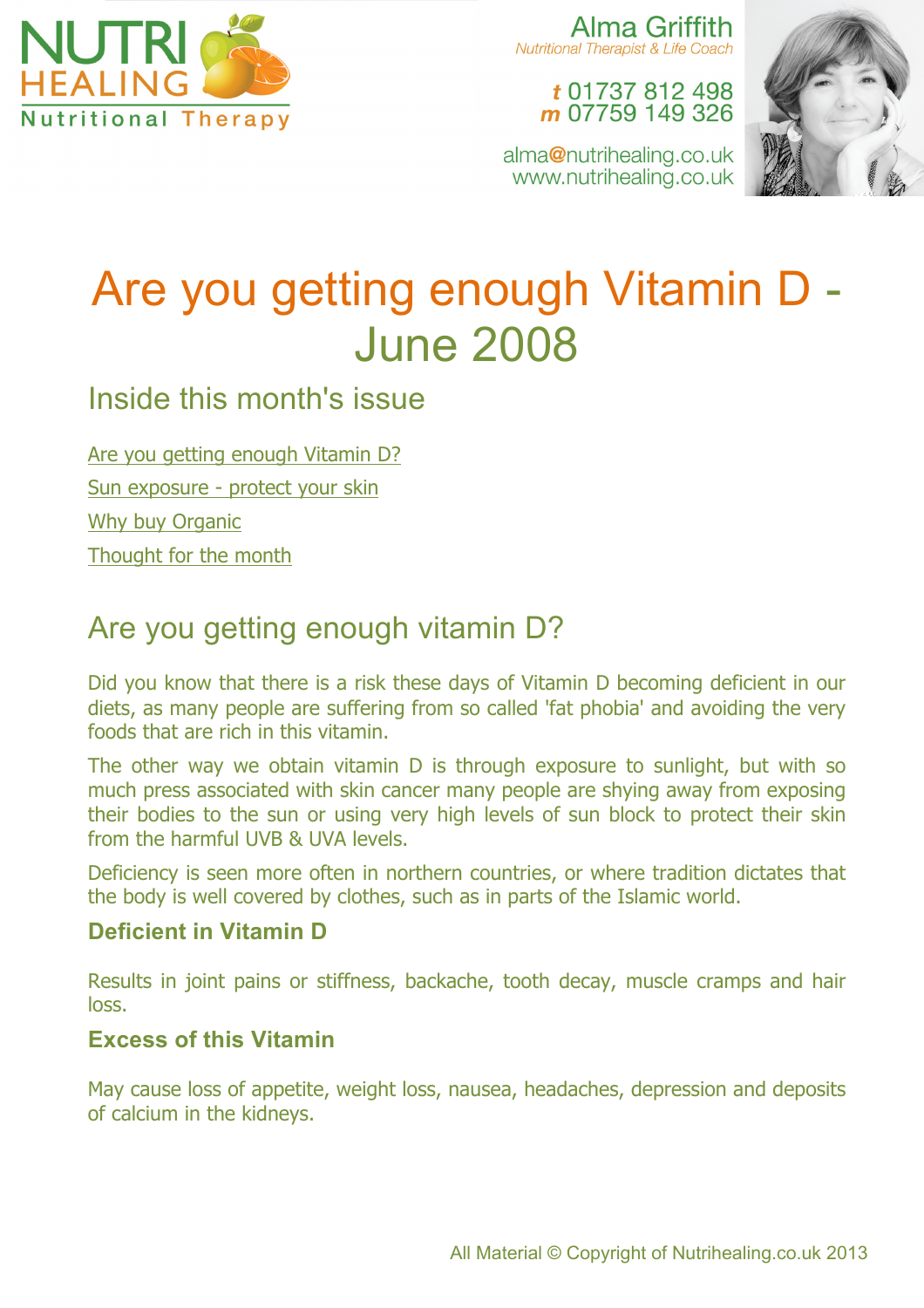#### **What foods contain Vitamin D?**

Our main sources are dairy, cottage cheese, lean meat, meat organs, fish, shellfish and eggs.

Our daily requirement is 400IU and research suggests that exposure to sunlight for 20 minutes per day on 50-80% of our body would give us this amount.

#### **How does Vitamin D benefit us?**

It helps to regulate blood levels of both calcium and phosphorous.

- $\circ$  Calcium is important for the heart, helps to clot blood, promotes healthy skin, bones, teeth and nerves. Helps with the contraction of the muscles and maintains the correct acid-alkaline balance in the body.
- o Phosphorous forms and maintains teeth and bone, builds muscle, helps maintain pH of the body and aids in energy production.
- o Accelerates absorption of calcium from the digestive system.
- o Helps to prevent osteoporosis where the bones become porous and break easily.
- o Protects against many types of cancer including breast, prostate and colon.

### Sun exposure - Protect your skin

Don't avoid the sun but practice responsible sunbathing, treat yourselves to at least 30mins of sunlight daily and use an organic sunscreen, which contains natural ingredients.

When the skin is exposed to the sun's ultraviolet rays, a cholesterol compound in the skin is transformed into a precursor of Vitamin D. Exposing our face and arms to the sun daily is an effective way to ensure adequate amounts of this vitamin. During winter months where the UK sun is limited diet is very important.

The department of health recommends that we use a sunscreen with a minimum rating of SPR 15. However it is difficult to find a sunscreen with a high SPR which doesn't use at least one of the following potentially harmful chemicals; Octal methoxycinnamate, benzophenone, benzophenone 3, zinc oxide and titanium oxide for more information on these harmful chemicals go to: www.health-reports.co.uk

These chemicals are potentially harmful and are absorbed through the skin, putting extra stress on our bodies and leaving us vulnerable to their effects. At the moment standard sunscreens are classified as cosmetics, which in effect means they do not need to be tested on animals by law. In 1998, the UK introduced a ban on the testing of cosmetic products and ingredients on animals. However, there is no worldwide ban, which means that many cosmetics that have been tested on animals are sold in the UK. AVOID THESE SUNSCREENS.